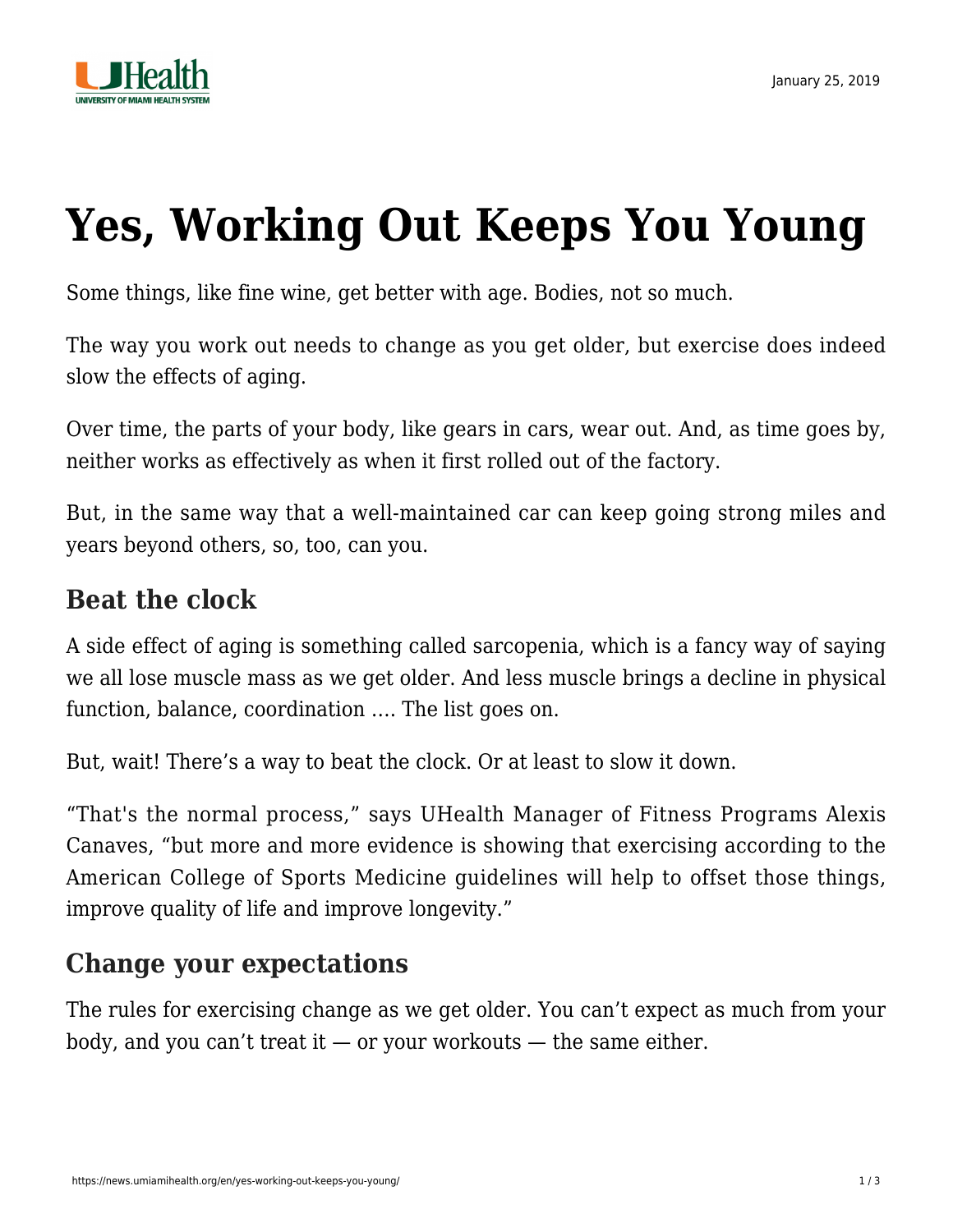

- You need to pay more attention to mobility and flexibility. (Yes, we all should have been doing this all along, but, hey, I know …)
- Cardio, of course, is important. Include some intervals. They're good for your ticker, reduce fatigue, *and* they help fight fat.
- You want to put some emphasis on strength training. You can't completely prevent muscle loss, but hitting the weights is a good way to slow it down.
- And we have to allow more time for recovery. You might do weights twice a week instead of three times. "Twice a week is sufficient for health benefits," says Canaves. And make sure to space those workouts apart. "You want to have at least 48 hours
	- between those two days," she says.

# **It's never too late**

The other thing to remember is that it's never too late to start. And the upside of exercise is that it improves your overall health, not just your muscle tone.

It reduces the impact of illness and [chronic disease](https://news.umiamihealth.org/en/dont-let-chronic-illness-get-the-better-of-you/), improves sleep, boosts your mood, and recent studies say it might even reverse aging in the brain.

Which makes exercise a great way to grow younger as you grow older.

*Carlos Harrison is a contributing writer for UMiami Health News. He is a former national and international television correspondent, as well as a newspaper and magazine writer and editor.*